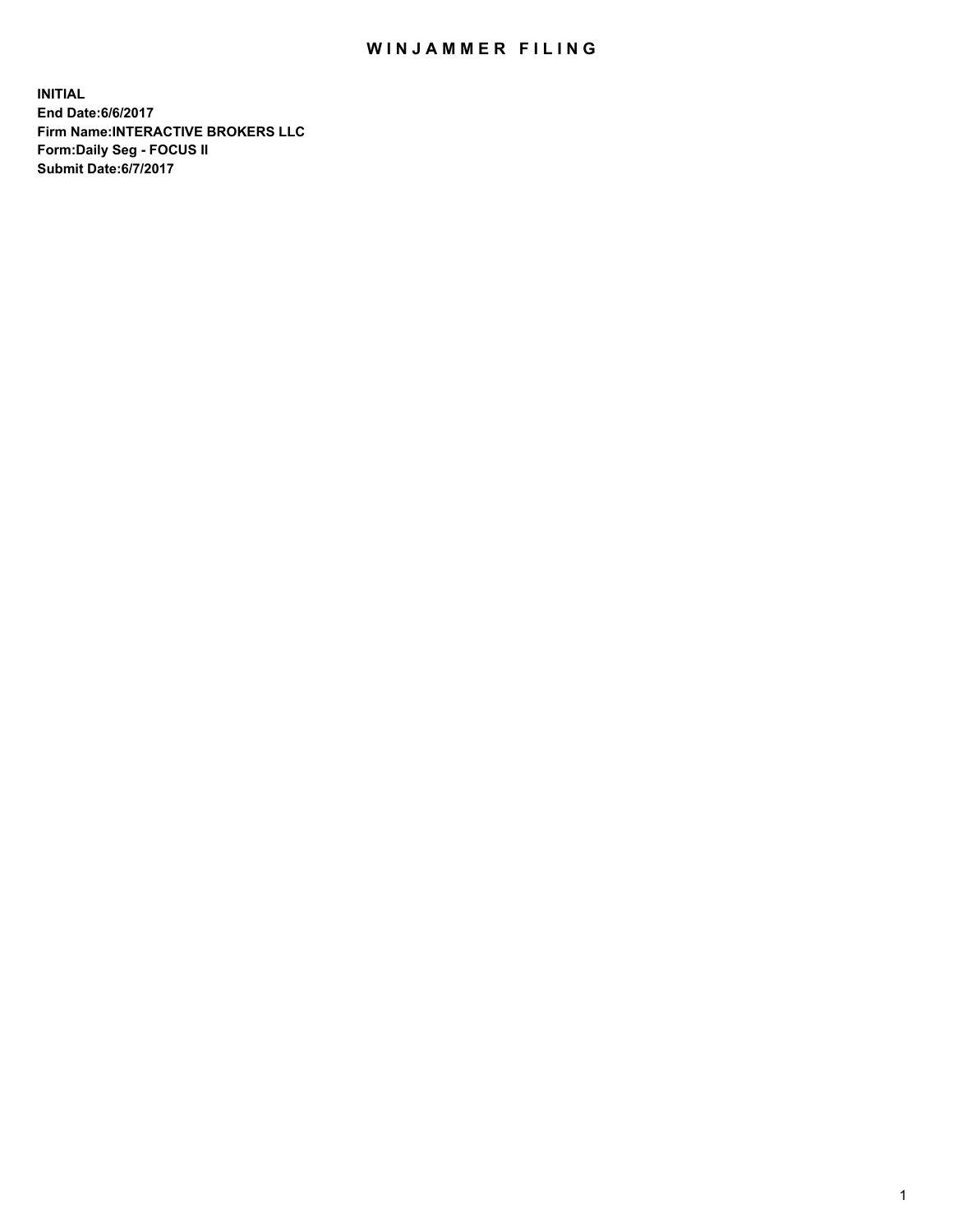## **INITIAL End Date:6/6/2017 Firm Name:INTERACTIVE BROKERS LLC Form:Daily Seg - FOCUS II Submit Date:6/7/2017 Daily Segregation - Cover Page**

| Name of Company<br><b>Contact Name</b><br><b>Contact Phone Number</b><br><b>Contact Email Address</b>                                                                                                                                                                                                                          | <b>INTERACTIVE BROKERS LLC</b><br>James Menicucci<br>203-618-8085<br>jmenicucci@interactivebrokers.c<br>om |
|--------------------------------------------------------------------------------------------------------------------------------------------------------------------------------------------------------------------------------------------------------------------------------------------------------------------------------|------------------------------------------------------------------------------------------------------------|
| FCM's Customer Segregated Funds Residual Interest Target (choose one):<br>a. Minimum dollar amount: ; or<br>b. Minimum percentage of customer segregated funds required:% ; or<br>c. Dollar amount range between: and; or<br>d. Percentage range of customer segregated funds required between:% and%.                         | $\overline{\mathbf{0}}$<br>0<br>155,000,000 245,000,000<br>0 <sub>0</sub>                                  |
| FCM's Customer Secured Amount Funds Residual Interest Target (choose one):<br>a. Minimum dollar amount: ; or<br>b. Minimum percentage of customer secured funds required:%; or<br>c. Dollar amount range between: and; or<br>d. Percentage range of customer secured funds required between: % and %.                          | $\overline{\mathbf{0}}$<br>0<br>80,000,000 120,000,000<br>0 <sub>0</sub>                                   |
| FCM's Cleared Swaps Customer Collateral Residual Interest Target (choose one):<br>a. Minimum dollar amount: ; or<br>b. Minimum percentage of cleared swaps customer collateral required:% ; or<br>c. Dollar amount range between: and; or<br>d. Percentage range of cleared swaps customer collateral required between:% and%. | $\overline{\mathbf{0}}$<br>$\overline{\mathbf{0}}$<br>0 <sub>0</sub><br>0 <sub>0</sub>                     |

Attach supporting documents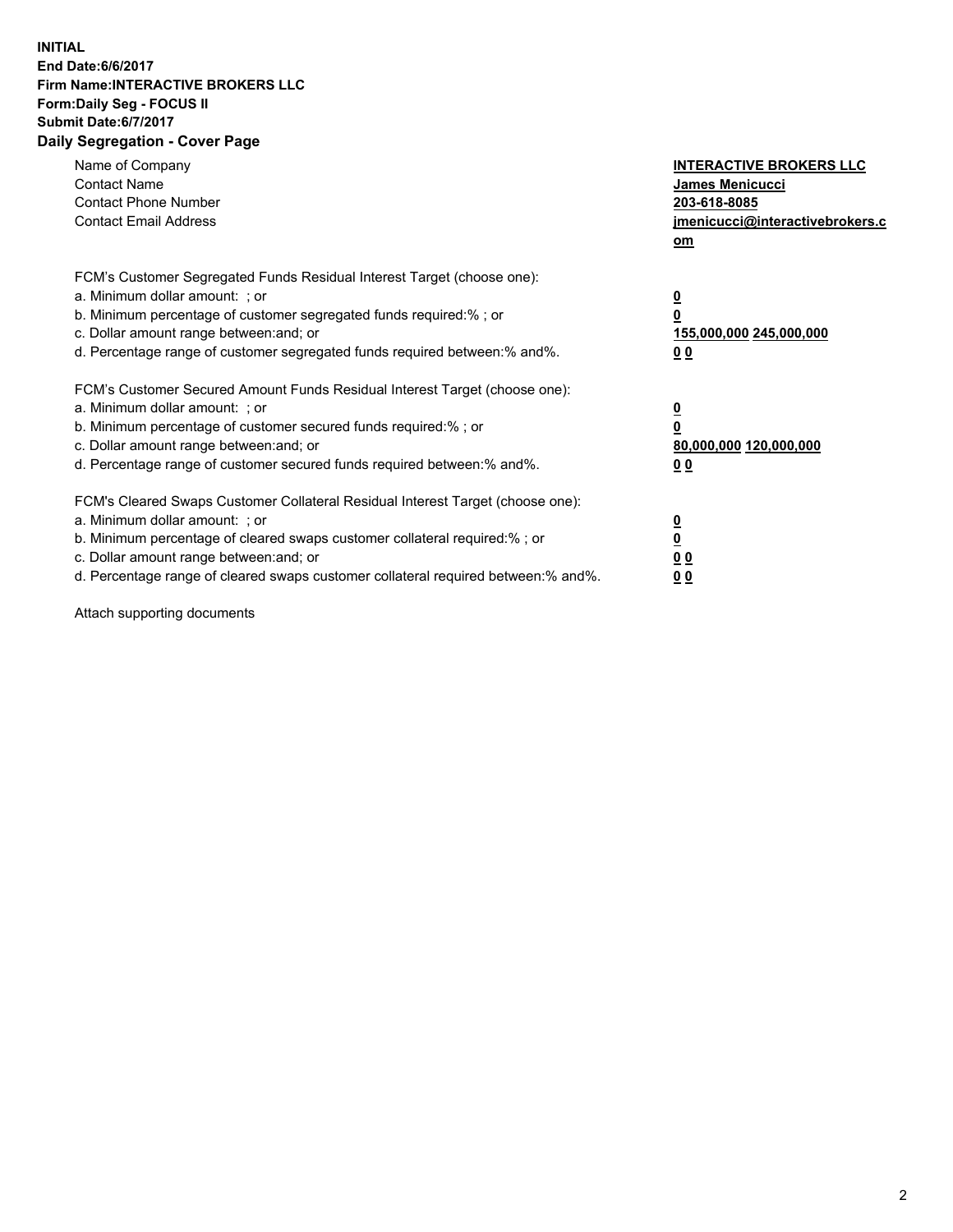## **INITIAL End Date:6/6/2017 Firm Name:INTERACTIVE BROKERS LLC Form:Daily Seg - FOCUS II Submit Date:6/7/2017 Daily Segregation - Secured Amounts**

|     | Foreign Futures and Foreign Options Secured Amounts                                         |                                        |
|-----|---------------------------------------------------------------------------------------------|----------------------------------------|
|     | Amount required to be set aside pursuant to law, rule or regulation of a foreign            | $0$ [7305]                             |
|     | government or a rule of a self-regulatory organization authorized thereunder                |                                        |
| 1.  | Net ledger balance - Foreign Futures and Foreign Option Trading - All Customers             |                                        |
|     | A. Cash                                                                                     | 345,558,623 [7315]                     |
|     | B. Securities (at market)                                                                   | $0$ [7317]                             |
| 2.  | Net unrealized profit (loss) in open futures contracts traded on a foreign board of trade   | 1,396,302 [7325]                       |
| 3.  | Exchange traded options                                                                     |                                        |
|     | a. Market value of open option contracts purchased on a foreign board of trade              | 49,149 [7335]                          |
|     | b. Market value of open contracts granted (sold) on a foreign board of trade                | -35,775 [7337]                         |
| 4.  | Net equity (deficit) (add lines 1. 2. and 3.)                                               | 344,175,695 [7345]                     |
| 5.  | Account liquidating to a deficit and account with a debit balances - gross amount           | 3,916 [7351]                           |
|     | Less: amount offset by customer owned securities                                            | 0 [7352] 3,916 [7354]                  |
| 6.  | Amount required to be set aside as the secured amount - Net Liquidating Equity              | 344,179,611 [7355]                     |
|     | Method (add lines 4 and 5)                                                                  |                                        |
| 7.  | Greater of amount required to be set aside pursuant to foreign jurisdiction (above) or line | 344,179,611 [7360]                     |
|     | 6.                                                                                          |                                        |
|     | FUNDS DEPOSITED IN SEPARATE REGULATION 30.7 ACCOUNTS                                        |                                        |
| 1.  | Cash in banks                                                                               |                                        |
|     | A. Banks located in the United States                                                       | 42,457,787 [7500]                      |
|     | B. Other banks qualified under Regulation 30.7                                              | 0 [7520] 42,457,787 [7530]             |
| 2.  | Securities                                                                                  |                                        |
|     | A. In safekeeping with banks located in the United States                                   | 343,626,930 [7540]                     |
|     | B. In safekeeping with other banks qualified under Regulation 30.7                          | 0 [7560] 343,626,930 [7570]            |
| 3.  | Equities with registered futures commission merchants                                       |                                        |
|     | A. Cash                                                                                     | $0$ [7580]                             |
|     | <b>B.</b> Securities                                                                        | $0$ [7590]                             |
|     | C. Unrealized gain (loss) on open futures contracts                                         | $0$ [7600]                             |
|     | D. Value of long option contracts                                                           | $0$ [7610]                             |
|     | E. Value of short option contracts                                                          | 0 [7615] 0 [7620]                      |
| 4.  | Amounts held by clearing organizations of foreign boards of trade                           |                                        |
|     | A. Cash                                                                                     | $0$ [7640]                             |
|     | <b>B.</b> Securities                                                                        | $0$ [7650]                             |
|     | C. Amount due to (from) clearing organization - daily variation                             | $0$ [7660]                             |
|     | D. Value of long option contracts                                                           | $0$ [7670]                             |
|     | E. Value of short option contracts                                                          | 0 [7675] 0 [7680]                      |
| 5.  | Amounts held by members of foreign boards of trade                                          |                                        |
|     | A. Cash                                                                                     | 88,301,918 [7700]                      |
|     | <b>B.</b> Securities                                                                        | $0$ [7710]                             |
|     | C. Unrealized gain (loss) on open futures contracts                                         | $-5,537,073$ [7720]                    |
|     | D. Value of long option contracts                                                           | 49,149 [7730]                          |
|     | E. Value of short option contracts                                                          | -35,775 [7735] 82,778,219 [7740]       |
| 6.  | Amounts with other depositories designated by a foreign board of trade                      | $0$ [7760]                             |
| 7.  | Segregated funds on hand                                                                    | $0$ [7765]                             |
| 8.  | Total funds in separate section 30.7 accounts                                               | 468,862,936 [7770]                     |
| 9.  | Excess (deficiency) Set Aside for Secured Amount (subtract line 7 Secured Statement         | 124,683,325 [7380]                     |
|     | Page 1 from Line 8)                                                                         |                                        |
| 10. | Management Target Amount for Excess funds in separate section 30.7 accounts                 |                                        |
| 11. | Excess (deficiency) funds in separate 30.7 accounts over (under) Management Target          | 80,000,000 [7780]<br>44,683,325 [7785] |
|     |                                                                                             |                                        |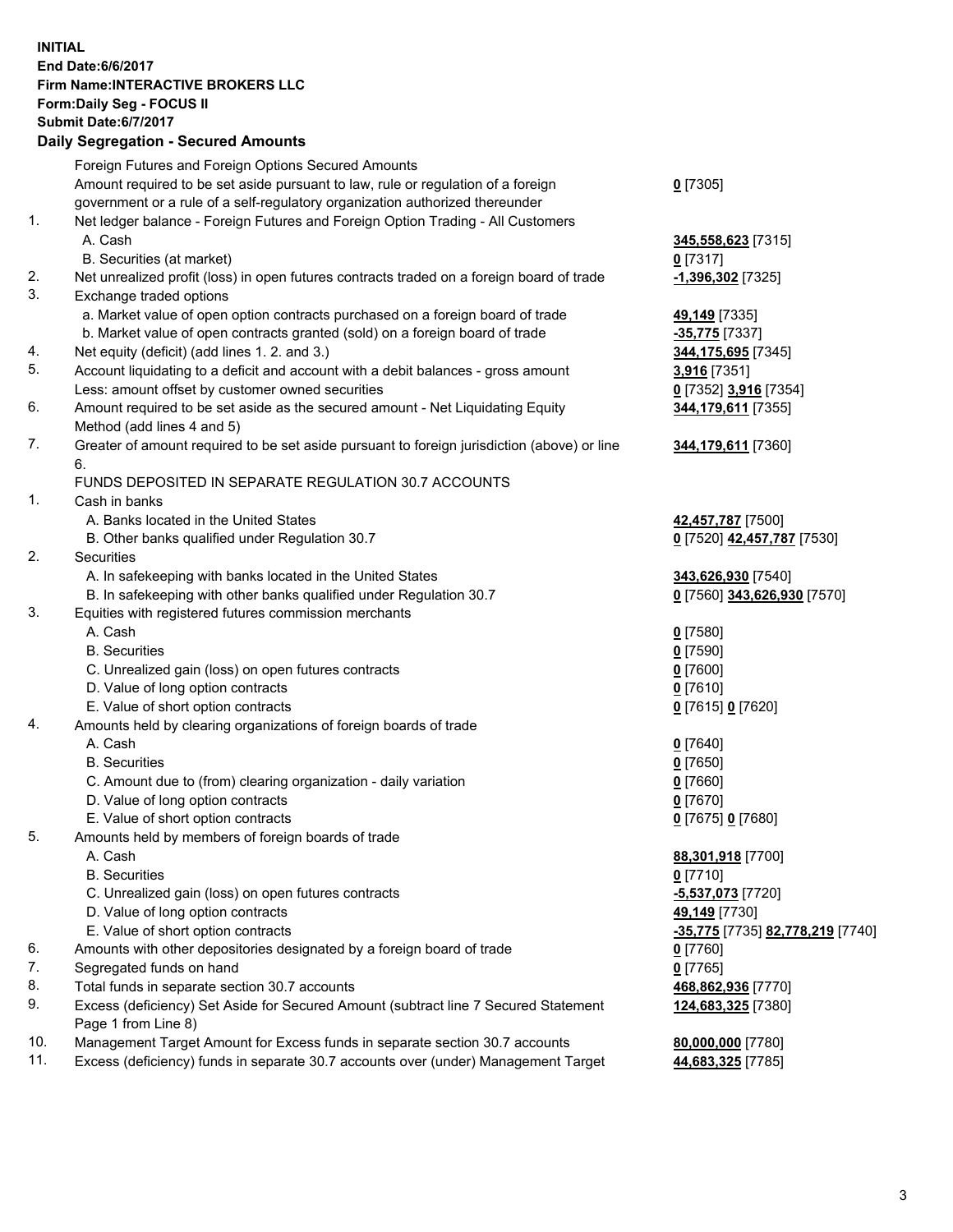**INITIAL End Date:6/6/2017 Firm Name:INTERACTIVE BROKERS LLC Form:Daily Seg - FOCUS II Submit Date:6/7/2017 Daily Segregation - Segregation Statement** SEGREGATION REQUIREMENTS(Section 4d(2) of the CEAct) 1. Net ledger balance A. Cash **4,140,154,109** [7010] B. Securities (at market) **0** [7020] 2. Net unrealized profit (loss) in open futures contracts traded on a contract market **-184,774,918** [7030] 3. Exchange traded options A. Add market value of open option contracts purchased on a contract market **241,667,985** [7032] B. Deduct market value of open option contracts granted (sold) on a contract market **-333,961,914** [7033] 4. Net equity (deficit) (add lines 1, 2 and 3) **3,863,085,262** [7040] 5. Accounts liquidating to a deficit and accounts with debit balances - gross amount **221,869** [7045] Less: amount offset by customer securities **0** [7047] **221,869** [7050] 6. Amount required to be segregated (add lines 4 and 5) **3,863,307,131** [7060] FUNDS IN SEGREGATED ACCOUNTS 7. Deposited in segregated funds bank accounts A. Cash **496,664,359** [7070] B. Securities representing investments of customers' funds (at market) **2,254,299,180** [7080] C. Securities held for particular customers or option customers in lieu of cash (at market) **0** [7090] 8. Margins on deposit with derivatives clearing organizations of contract markets A. Cash **21,880,558** [7100] B. Securities representing investments of customers' funds (at market) **1,388,387,756** [7110] C. Securities held for particular customers or option customers in lieu of cash (at market) **0** [7120] 9. Net settlement from (to) derivatives clearing organizations of contract markets **6,761,086** [7130] 10. Exchange traded options A. Value of open long option contracts **241,664,142** [7132] B. Value of open short option contracts **-333,959,096** [7133] 11. Net equities with other FCMs A. Net liquidating equity **0** [7140] B. Securities representing investments of customers' funds (at market) **0** [7160] C. Securities held for particular customers or option customers in lieu of cash (at market) **0** [7170] 12. Segregated funds on hand **0** [7150] 13. Total amount in segregation (add lines 7 through 12) **4,075,697,985** [7180] 14. Excess (deficiency) funds in segregation (subtract line 6 from line 13) **212,390,854** [7190] 15. Management Target Amount for Excess funds in segregation **155,000,000** [7194]

16. Excess (deficiency) funds in segregation over (under) Management Target Amount Excess

**57,390,854** [7198]